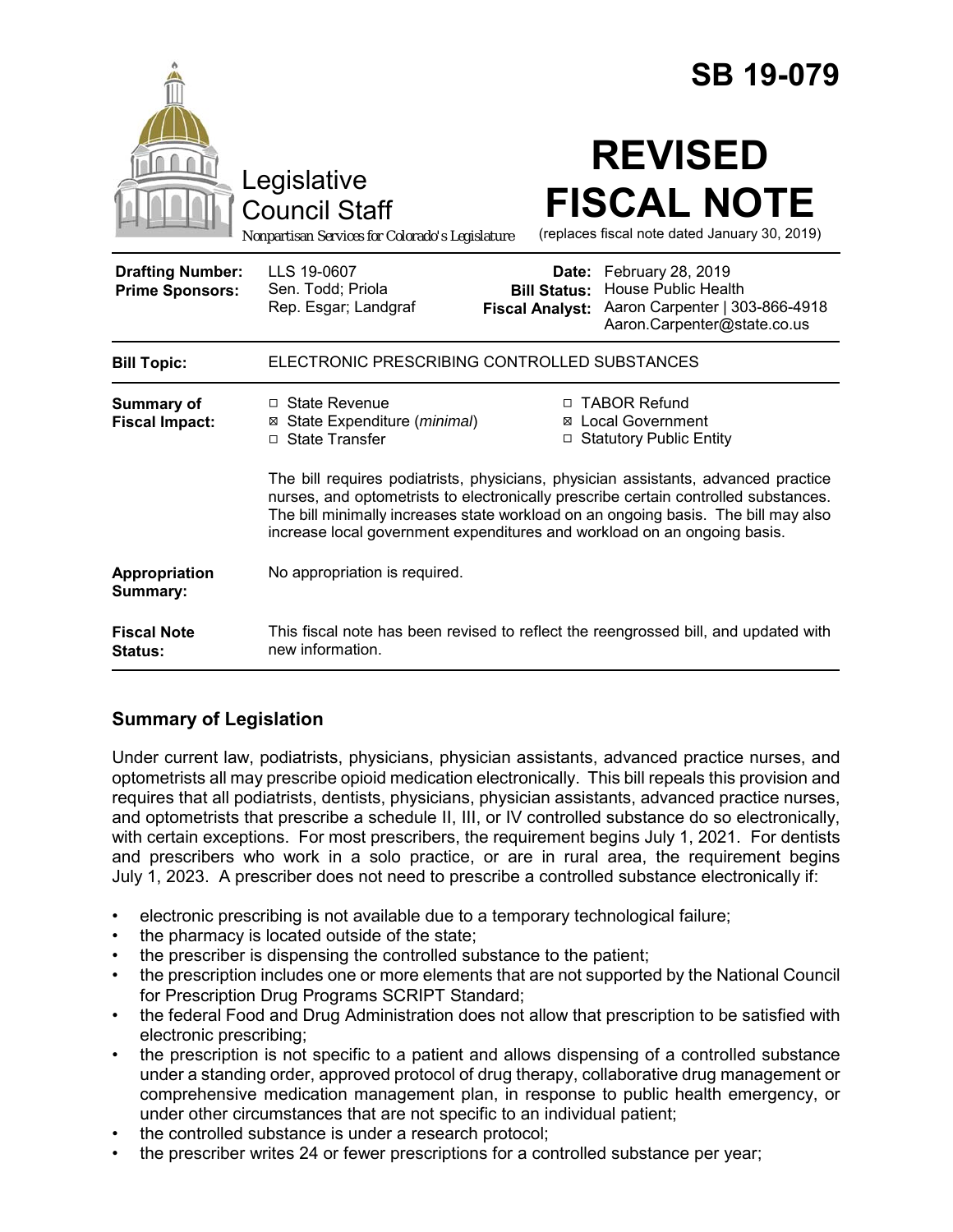February 28, 2019

- the prescription is administered to a patient in a hospital, nursing care facility, hospice, dialysis treatment clinic, or assisted living residence or a person in the custody of the Department of Corrections;
- the prescriber reasonably determines that the patient would be unable to obtain the prescription in a timely manner and that the delay would adversely affect the patient's medical condition; or
- the prescriber demonstrates economic hardship, as specified by rules adopted by the prescriber's professional board.

Compliance with the requirement to prescribe electronically is verified through license renewal questionnaires administered by each profession's regulatory board. Failure to truthfully respond to the survey constitutes unprofessional conduct that may result in disciplinary action taken against the prescriber. Failure to electronically prescribe a controlled substance does not constitute negligence.

Finally, the bill does not require pharmacists to verify the applicability of an exception to electronic prescribing and may dispense the controlled substance pursuant to an order that is written, oral, or facsimile-transmitted that is valid and consistent with current law.

## **State Expenditures**

The bill will increase workload to the Department of Regulatory Agencies and state agencies that employ providers with prescription authority, as described below.

**Department of Regulatory Agencies.** Starting in FY 2019-20, this bill will increase workload for the Division of Professions and Occupations and the various health professional regulatory boards in the Department of Regulatory Agencies to adopt rules, conduct outreach with providers, update questionnaires, and respond to additional complaints. The increase in workload is expected to be minimal and to be accomplished within existing appropriations.

**Other state agencies.** Starting in FY 2019-20, any state agency that employs providers with prescription authority will see an increase of workload to educate and train their employees on the new standards. Costs to state agencies may also increase to purchase software or hardware necessary to electronically subscribe medication. However, agencies surveyed fo this fiscal note report that they already use electronic prescribing or they are exempt from the bill. Therefore, it is assumed that any additional workload and cost will be minimal.

#### **Local Government**

Local governments that operate health care facilities or employ health care providers with prescriptive authority may have additional costs and workload to train their employees on the new standards, make modifications to their information technology systems to allow for electronic prescribing, and to purchase electronic medical record software to allow for electronic prescribing. While the exact cost for local governments cannot be determined at this time, it is estimated that a new electronic prescribing system may cost anywhere from \$7,000 to \$25,000 depending on whether multiple local governments agree to use the same software and pharmacy.